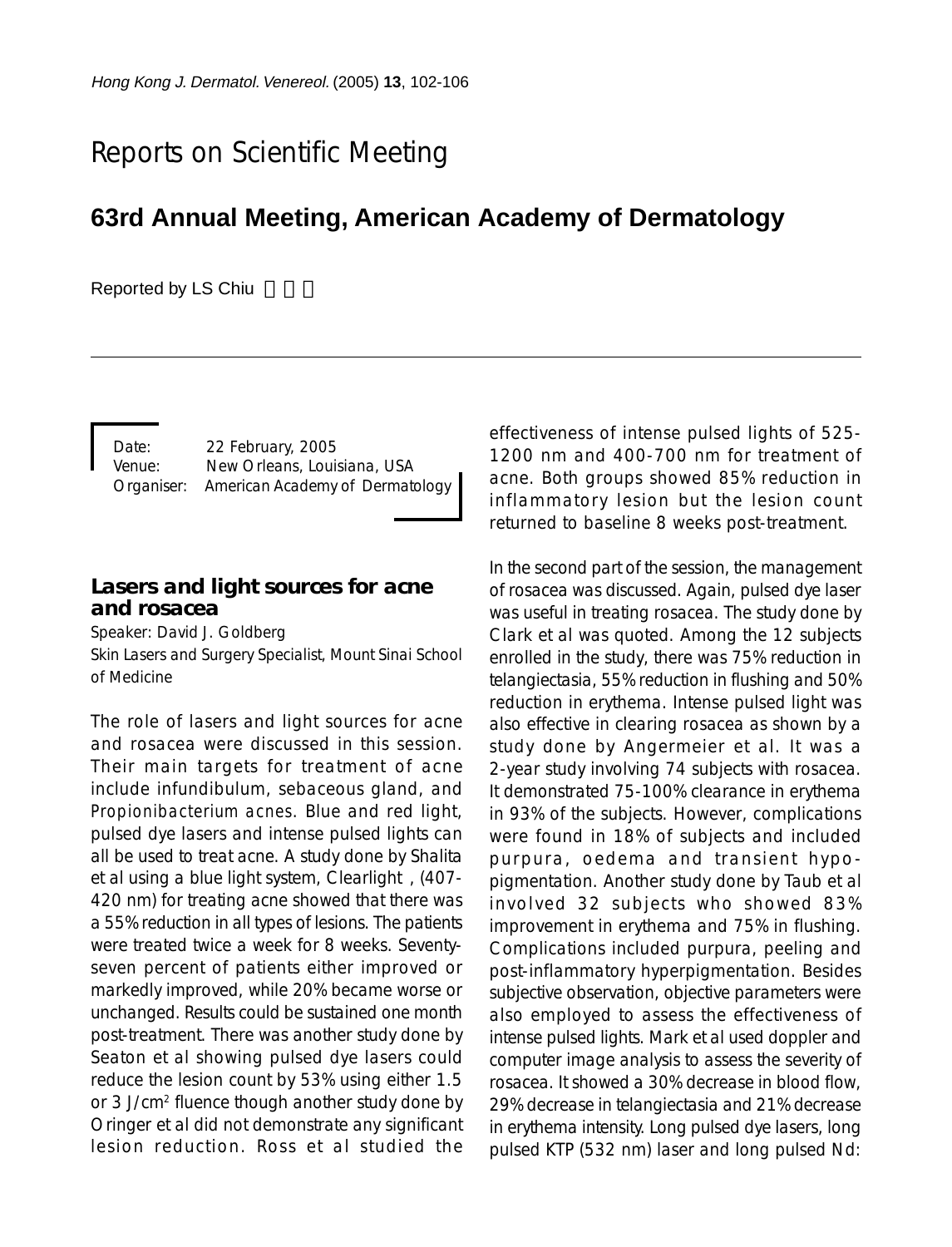YAG (1064 nm) laser did not have the complication of purpura, but they were not as effective as intense pulsed light in treating diffuse erythema.

In conclusion, laser and light-based therapies have a role in the management of rosacea and acne. For flushing and persistent central face erythema with or without telangiectasia, intense pulsed light and pulsed dye laser are both useful treatment. For rosacea of the phymatous type, ablative lasers should be used instead as the skin is usually thickened and there are irregular nodularities.

#### *Learning points:*

Lasers and light sources have a role in the treatment of acne and rosacea. Both intense pulsed light and pulsed dye laser are effective. For rosacea, they are more useful in treating the erythema component.

#### **Lasers in dermatology: a review**

Speaker: Elizabeth L. Tanzi

### **Introduction**

Laser technology has progressed very rapidly over the past decade. Successful treatment has been reported on many aspects including congenital defects, vascular lesions, pigmented lesions and the removal of tattoos, scars, and hair. Refinements in laser technology continue to provide patients with more therapeutic choices and improved clinical results.

#### **How it works**

Laser light is monochromatic and, at certain wavelengths of light, specific absorption of laser

energy can be achieved by distinct cutaneous targets or chromophores such as melanin, haemoglobin or tattoo ink. Also, laser light collimates. It can travel long distance without divergence. Therefore, it can focus on a small spot with precision. Laser light must be absorbed by tissue for a clinical effect to take place and the energy absorbed is measured in joules per square centimetre (J/cm<sup>2</sup>) known as energy density or fluence. The amount of energy absorbed is determined by the characteristics of the chromophores present in the skin. Examples of endogenous chromophores are water, melanin and haemoglobin whereas exogenous chromophore is tattoo ink.

Three basic effects are possible once laser energy is absorbed in the skin including photothermal, photochemical or photomechanical. The depth of penetration of laser energy into the skin is dependent upon absorption and scattering. The amount of scattering is inversely proportional to the wavelength of incident light. In general, the depth of penetration of laser energy increases with wavelength until the mid-infrared region of the electromagnetic spectrum. To achieve selective photothermolysis, a proper wavelength which is absorbed preferentially by the intended tissue target or chromophore is selected. To minimise the thermal energy deposited within the skin, the exposure duration of the tissue to light (pulse duration) must be shorter than the chromophore's thermal relaxation time (defined as the time required for the targeted site to cool to onehalf of its peak temperature immediately after laser irradiation). Finally the fluence delivered must be sufficient to destruct the target lesions within the allotted time. Therefore, laser parameters (wavelength, pulse duration and fluence) must be tailored for specific cutaneous applications to effect maximal target destruction with minimal collateral thermal damage.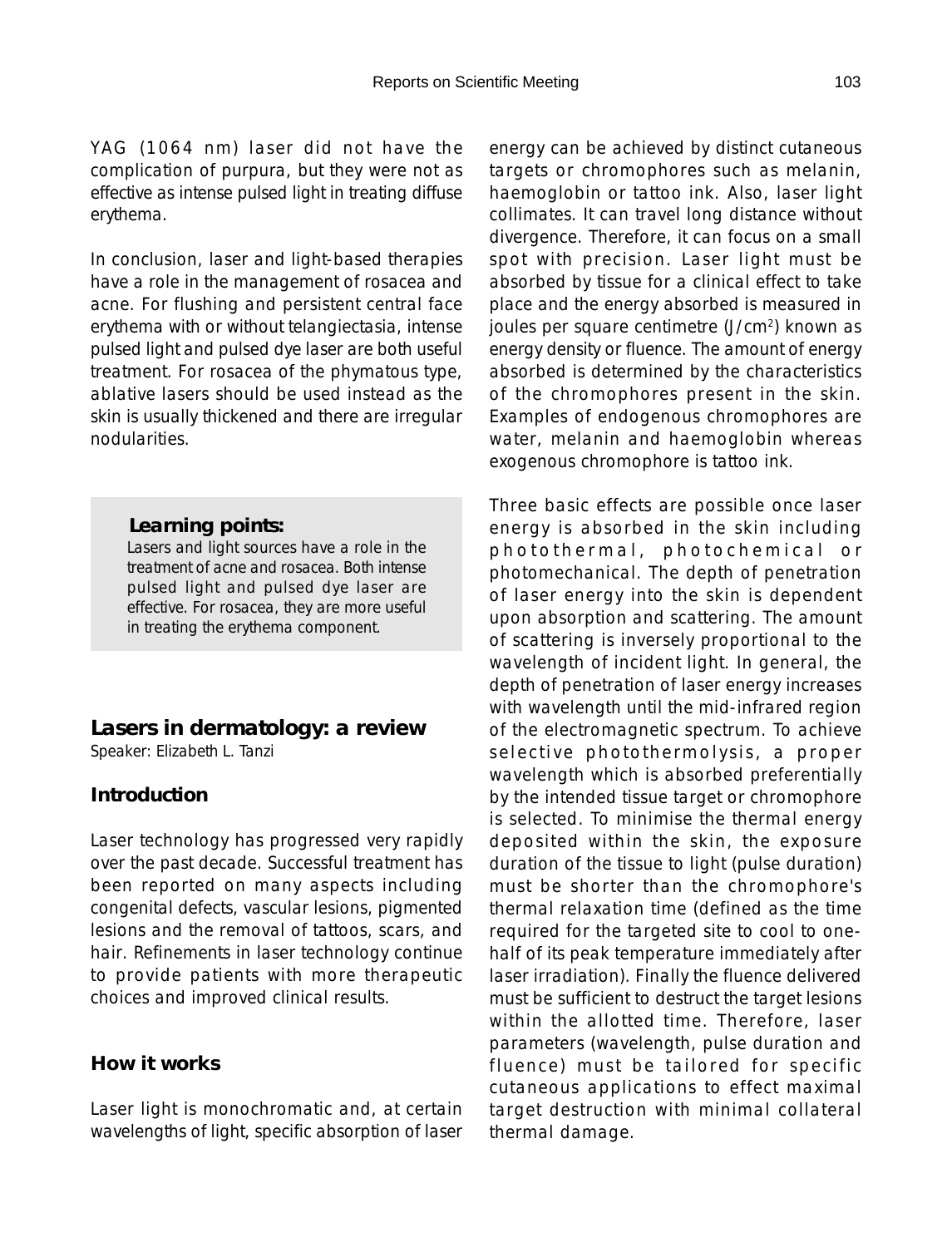# **Vascular specific lasers**

Vascular specific laser systems target intravascular oxyhaemoglobin. There are three primary absorption peaks: 418 nm, 542 nm and 577 nm. Currently, the most popular devices used to treat vascular lesions include the potassium-titanylphosphate (KTP, 532 nm), pulsed dye (PDL, 589- 595 nm), Nd:YAG (532/1064 nm) lasers and intense pulsed light source (IPL, 515-1200 nm). KTP and Nd:YAG have been reported to be effective in treatment of facial telangiectasias. The most common side effects are mild erythema, edema, and transient crusting. The limitation of the 532 nm wavelength includes decreased tissue penetration because of its shorter wavelength resulting in diminished absorption by deeper vessels. Also, it is more avidly absorbed by melanin than is the 585-595 nm wavelength of a pulsed dye laser, therefore limiting its use for patients with darker skin types. However, it is preferable to PDL for treating superficial lesions such as facial telangiectasias as it does not cause purpura and it causes less severe erythema.

PDL is considered the laser of choice for most benign congenital and acquired vascular lesions, for example, port-wine stains, facial telangiectasias, haemangiomas, pyogenic graunulomas, and poikiloderma of Civatte. Complications include postoperative purpura which may last for 1-2 weeks and transient dyspigmentation. Vesiculation, crusting, textural change and scarring are rarely seen.

The intense pulsed light (IPL) source emits noncoherent light within the 515-1200 nm portion of the electromagnetic spectrum. It can be used to treat a variety of vascular lesions including facial telangiectasias, port-wine stains and haemangiomas. With longer pulse durations, the IPL source can slowly heat more deeply located vessels, thus improving treatment efficacy and decreasing the risk of postoperative purpura and hyperpigmentation. It can also be used to treat moderately deep, larger caliber spider and reticular veins. Since high fluences are often necessary to adequately damage the vessel, concomitant cooling systems are used to limit unwanted collateral thermal injury.

#### **Laser treatment for hypertrophic scars and keloids**

585 nm pulsed dye laser has demonstrated striking improvements in scar erythema, pliability, bulk and dysaesthesia. Significant improvement in scar surface textural analyses, erythema, height, flexibility and symptomatology is observed in treated areas with minimal side effects and treatment discomfort. Significant clinical improvement is usually noted after one or two PDL treatments. Keloids and very thick hypertrophic scars may require additional laser treatments or the simultaneous use of intralesional corticosteroid or 5-fluorouracial injections to enhance clinical results.

#### **Pigment-specific lasers**

Melanin-specific, high energy, Q-switched (QS) laser systems can successfully lighten or eradicate a variety of benign epidermal lesions (solar lentigines, ephelides, café-au-lait macules, and thin seborrhoic keratoses), dermal pigmented lesions (melanocytic naevi, blue naevi, naevi of Ota/Ito, infraorbital hyerpigmentation, druginduced hyperpigmenation, Becker's naevi and naevus spilus) and tattoos. Although melanin has a wide absorption spectrum, treatment efficacy decreases as the wavelength of light increases. However, longer wavelength (near infrared range) laser systems are advocated for deeper dermal pigment as it has better penetration.

For optimal pigment removal, the choice of laser is based upon the absorption spectra of the ink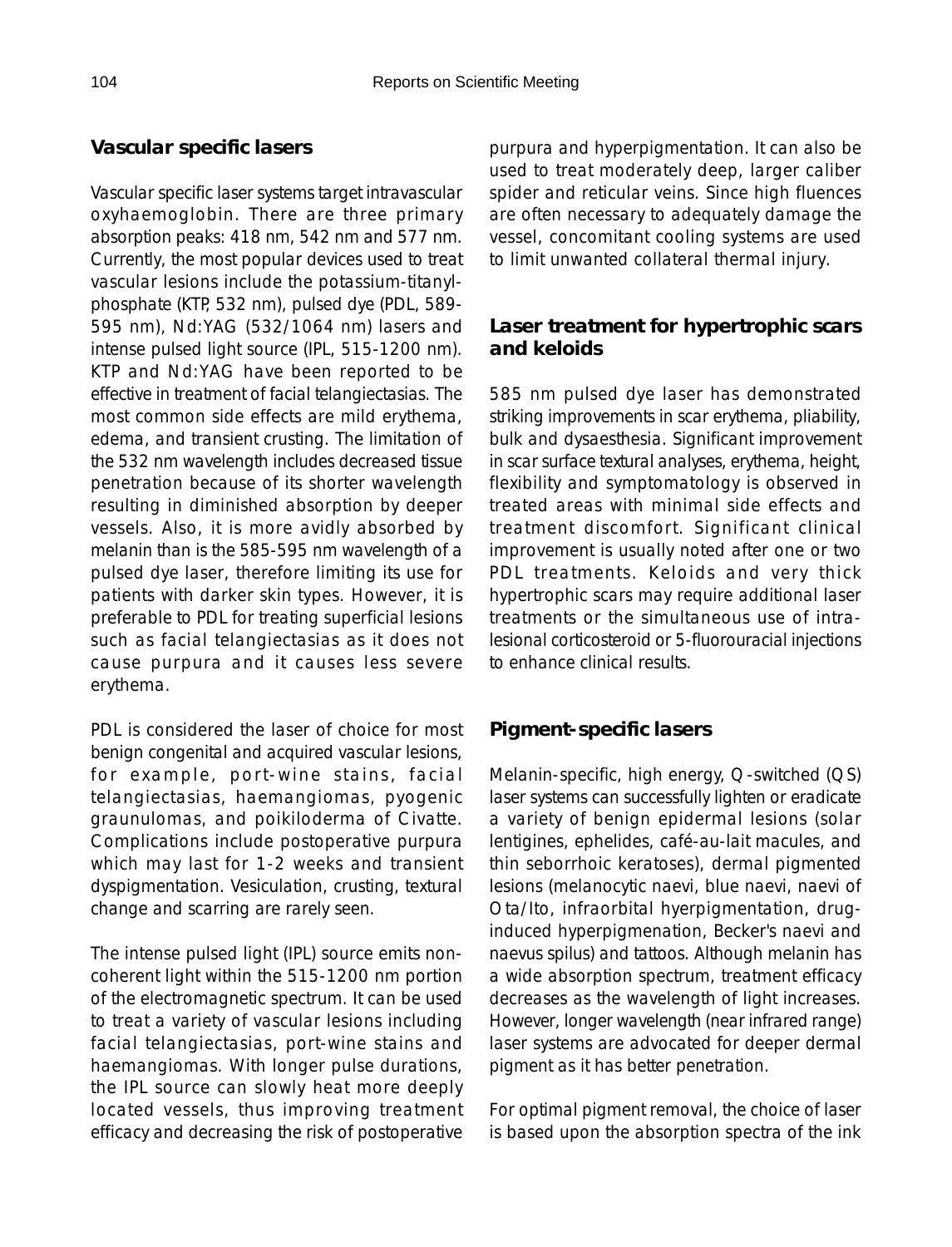colours present within the tattoo. Black pigments absorb throughout the red and infrared spectrum and can therefore be treated with 694 nm, 755 nm, or 1064 nm lasers. Blue and green inks are targeted in the 600-800 nm range. Red, orange, and yellow tattoo inks are specifically destroyed by green light, rendering the usefulness of 532 nm QS Nd:YAG laser. In general, professional tattoos are more difficult to treat than are amateur tattoos due to the heavy concentration of their organometallic ink particles placed deeply in dermis. Several more treatments (8-12) are needed to effect near complete removal of professional tattoo, compared to the average 4-6 treatments typically necessary to rid the superficially sparsely placed carbon-based inks in amateur tattoos. Attention should be paid for removal of cosmetic ink such eyeliner or lipliner as most of them contain iron (or titanium) oxide inks, which are reduced to ferrous oxide form upon laser irradiation. Ferrous oxide is black and insoluble. The pigmentation may be permanent. The most common side effect of laser-assisted tattoo removal is transient pigmentary alteration. A more serious complication of treatment is systemic allergy or localised granulomatous tissue reaction to tattoo ink particle antigens.

#### **Photoepilation**

Lasers and IPL sources with wavelengths in the red or near-infrared region (600-1200 nm) are most often used for hair removal since they effectively target melanin within the hair shaft, hair follicle epithelium and heavily pigmented matrix. Epidermal cooling is needed to minimise unwanted epidermal injury and enhance the delivery of fluences to follicular melanin. Pulse duration is also an important parameter for effective photoepilation. To limit the thermal damage, the pulse duration should be shorter than or equal to the thermal relaxation time of the hair-follicle – estimated to be approximately 10 to 100 milliseconds, dependent upon the diameter of the follicles. However, other

components of the follicular unit, such as follicular stem cells, do not contain significant amounts of melanin and may be located some distance from the targeted pigmented structures. Therefore, it has been proposed that pulse durations longer then the thermal relaxation time of the shaft (which allows conduction of laser energy with subsequent thermal injury through the entire follicular unit) may be more appropriate to induce permanent hair reduction. Lasers system and IPL sources currently used for the reduction of unwanted hair include the long pulsed ruby (694 nm), longpulsed alexandrite (755 nm), pulse diode (800 nm), and long-pulsed Nd:YAG (1064 nm) lasers and IPL (515-1200 nm) sources. In general, longterm hair reduction (50-75%) has been demonstrated following treatment with any of the above systems after a series of 3-5 treatments. Side effects include blistering, fine epidermal crusting, purpura, and transient hyperpigmentation or hypopigmentation. Patients at highest risk of complications are those with recent sun exposure or with naturally darker skin phototypes. The deeply penetrating 1064 nm wavelength is preferable than others as it is less efficiently absorbed by endogenous melanin, and therefore fewer instances of purpura, blistering, crusting and dyspigmentation occur.

#### **Ablative laser systems**

Cutaneous laser resurfacing has been widely used in treatment of photodamaged facial skin, photoinduced facial rhytides, dyschromias, and atrophic scars. The  $CO<sub>2</sub>$  laser produces the most dramatic improvements in the clinical and histological appearance of photodamaged or scarred facial skin. Epidermal ablation occurs after one pass of CO<sub>2</sub> laser at standard treatment parameters (vaporisation tissue to a depth of 20- 60 micrometer), but collagen shrinkage and remodelling requires an additional 1-2 passes. Facial resurfacing with  $CO<sub>2</sub>$  laser produces at least 50% improvement in overall skin tone, rhytide severity, and atrophic scar depth. All patients